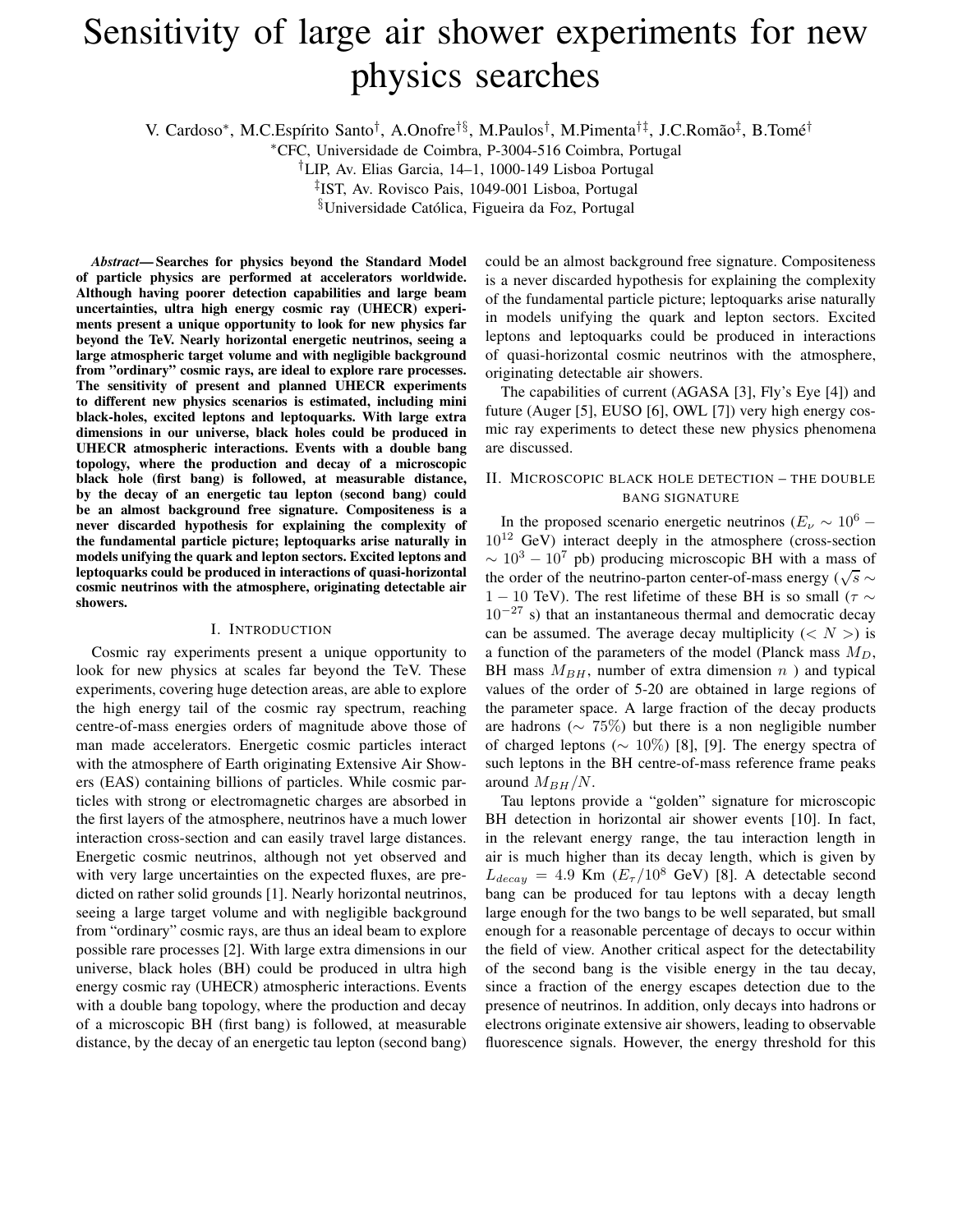

Fig. 1. Visibility confidence level of the second shower as function of its visible energy, at a simplified EUSO detector with efficiency 1 (left) and 0.1 (right), for horizontal showers at different heights. The horizontal dotted line shows the 99.7% CL (3 $\sigma$ ).

second shower is only determined by the expected number of signal and background photons in a very restricted region of the field of view, as the second shower must be aligned with the direction of the first one.

Double bang events in EUSO were generated parameterising the shower development and the atmosphere response as detailed in [10]. The modified frequentist likelihood ratio method [11], which takes into account not only the total number of expected signal and background events but also the shapes of the distributions, was used to compute the statistical significance of the second shower. Signal events were obtained using the method described above. The number of background photons has been estimated considering an expected background rate of 300-500 photons/ $(m^2 \text{.ns.sr})$  [12] (corresponding to about 0.5-0.7 photoelectrons per pixel in the EUSO focal surface in a time interval of 2.5  $\mu$ s [13]) and assuming a flat distribution. An ideal photon detection efficiency of 1.0 and a more realistic one of 0.1 were considered. In figure 1 the Confidence Level (CL) for observing the second shower is shown as a function of the shower visible energy, for horizontal showers at different altitudes, assuming a photon detection efficiency of 1 and 0.1. A CL of 99.7% ( $3\sigma$ ) was chosen as the criterion of visibility of the second shower. Threshold energies as low as  $5 \times 10^{18}$  eV  $(1 \times 10^{18}$  eV) can be obtained for a photon detection efficiency of 0.1 (1.0) and a shower height of 10 Km. A criterion on the separation between the maxima of the two showers was further imposed, requiring the maximum of the second shower to arise on the negative slope of the first shower and more than 12.5  $\mu$ s after the crossing point between the two showers.

The fraction of the BH events with a first bang within the EUSO field of view that also have an observable second shower is shown in fig. 3(a), as a function of  $x = M_{BH}/M_D$ , for  $E<sub>\nu</sub> = 10^{20}$  eV and for detector efficiencies of 1.0 and 0.1. These results take into account the fraction of events with taus in BH decays, the tau energy spectrum and its decay length, the geometrical acceptance of EUSO and the visibility of the second shower. For a detector efficiency of 0.1 (1.), at  $E<sub>\nu</sub> = 10^{20}$  eV, of the order of 2% (5%) of the black hole induced events with a black hole decay visible in EUSO (first bang) are expected to have a visible second bang.



Fig. 2. Fraction of the events with a first bang within the EUSO field of view that also have a visible second bang, as a function of  $x = M_{BH}/M_D$ , for E=10<sup>20</sup> eV and detection efficiencies  $\epsilon$  =0.1 and  $\epsilon$  =1. The thick lines correspond to  $M_D=1$  TeV, $n=3$  and the dotted bands give the variation of the results when varying  $M_D$  between 1 and 2 TeV and n between 3 and 6.

## III. SENSITIVITY FOR EXCITED LEPTON AND LEPTOQUARK DETECTION

In models with substructure in the fermionic sector, excited fermion states are expected [14]. Excited leptons could be produced in neutrino-parton collisions via neutral (NC) and charged current (CC) processes,  $\nu N \to \nu^* X$  and  $\nu N \to \ell^* X$  $(\nu^*$  and  $\ell^*$  representing neutral and charged excited leptons,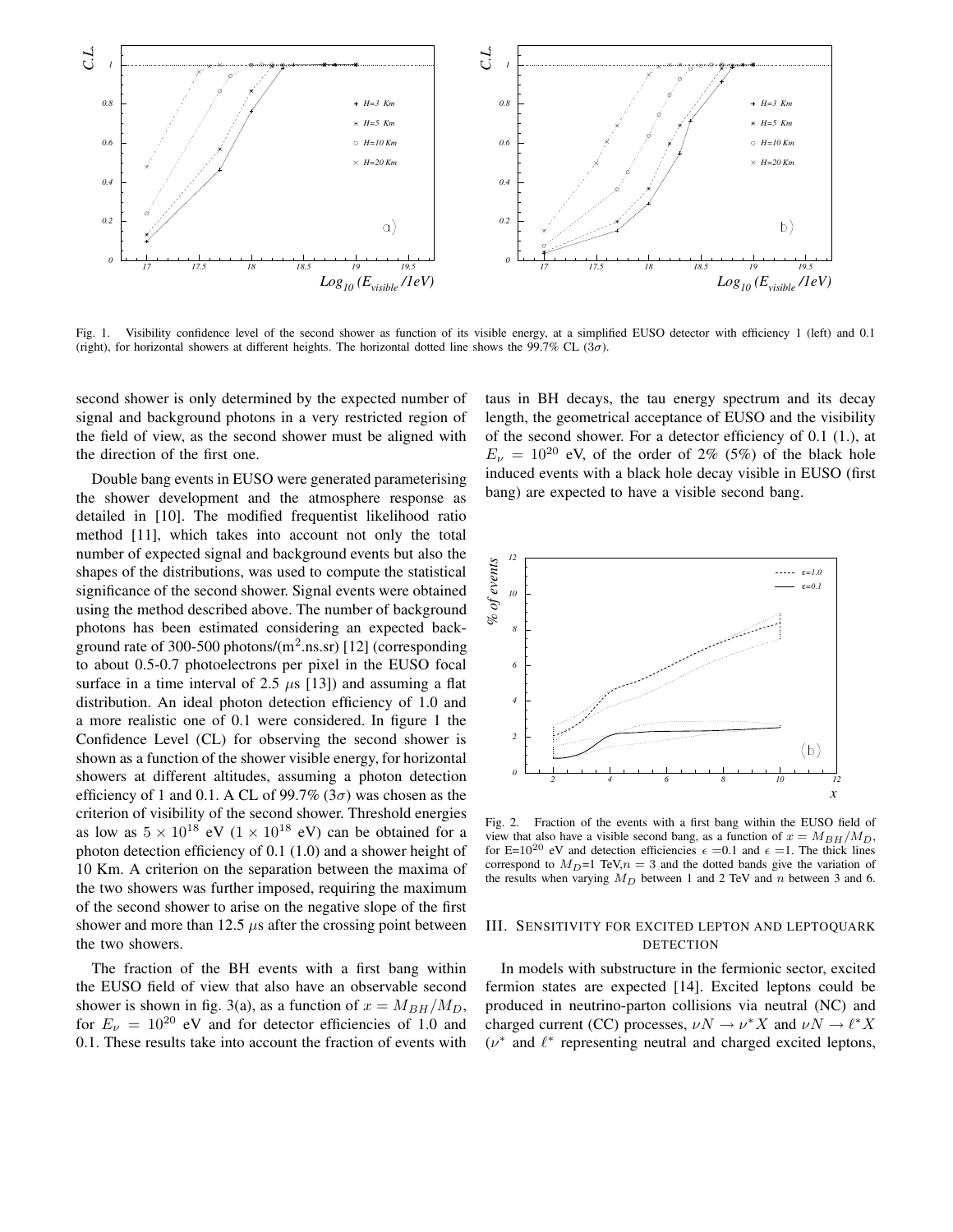

Fig. 3. Estimated sensitivities of the different experiments as a function of the excited lepton mass, for excited electrons (left) and excited electron neutrinos (right), in the scenario  $f = f'$ . The regions excluded by the DELPHI experiment at LEP are also shown (in dashed) for comparison [19]. The observation times were taken as: 10 years for Auger, 3 years and 10% duty cycle for both EUSO and OWL. For Agasa and Fly's Eye, we followed reference [16].

respectively). The hadronic component  $X$ , and possibly part of the excited lepton decay products, would originate an extensive air shower, observable by large cosmic ray experiments. The strength of the coupling between excited leptons and the SM leptons is parameterised through the weight factors  $f$  and  $f'$ , associated with the SU(2) and U(1) gauge groups, and the compositeness scale parameter, Λ. The total CC and NC production cross-sections were computed from the neutrinoparton cross-section, as detailed in [15]. They are functions of the neutrino energy  $(E_{\nu})$ , the excited lepton mass  $(m_*)$ and of the parameters f, f' and  $\Lambda$ . For  $E_{\nu} = 10^{20}$  eV and  $f/\Lambda = 15$  TeV<sup>-1</sup> they range between 50 nb-100 nb (between 1 nb–2 nb) for an excited lepton mass of  $m<sub>∗</sub> = 1$  TeV/ $c<sup>2</sup>$  $(m_* = 100 \text{ TeV}/c^2).$ 

Excited leptons are assumed to decay promptly by radiating a  $\gamma$ , W<sup> $\pm$ </sup> or  $Z^0$  boson. For  $\Lambda = 1$  TeV and  $E < 10^{21}$  eV, their decay length is predicted to be less than  $10^{-4}$  m and, in all the studied scenarios, they decay essentially at the production point. The decay branching ratios are also functions of the  $f$  and  $f'$  parameters. In cosmic ray air shower experiments, only the excited lepton decay products originating hadronic or electromagnetic showers will contribute to the EAS. High energy taus may produce double bang signatures of the type described above. In fact, in the relevant energy range, taus have an interaction length in air which is much larger than their decay length, and a decay length large enough for the production of a well separated second bang - a second shower produced by its decay.

Leptoquarks are coloured spin 0 or spin  $1/2$  particles which arise naturally in several models attempting the unification of the quark and lepton sectors of the Standard Model

(SM) of particle physics [17]. Different leptoquark types are expected, according to their quantum numbers, which give rise to different coupling strengths and decay modes, and thus to different cross-sections and final states. The fact that leptoquarks provide a direct coupling between a quark and a lepton, charged or neutral, makes them unique particles, which should lead to signatures that have been thoroughly searched for at man-made accelerators. If the available energies are high enough, the interaction of cosmic neutrinos with the atmospheric nuclei should create the ideal conditions for the production of leptoquarks, with dominance of s-channel resonant production. The produced leptoquarks are expected to decay promptly into a quark and a charged or neutral lepton. The branching ratio into the charged and neutral decay mode depends on the leptoquark type.

The expected number of observed events was obtained from the computed cross-sections, assuming the Waxman-Bahcall (WB) [18] bound with no z evolution for the incident neutrino flux,  $E_{\nu}^2 \frac{d\phi}{dE_{\nu}} = 10^{-8}$  [GeV/cm<sup>2</sup> s sr]. The observation times were assumed to be: 10 years for Auger, 3 years and 10% duty cycle for both EUSO and OWL. For Agasa and Fly's Eye, ref. [16] was followed. The procedure outlined in [15] was followed to obtain estimations of the acceptances and observation times of the different experiments.

The relation between the shower energy and the primary neutrino energy is process dependent. In the case of excited lepton production,  $\nu N \to \nu^* \hat{X}$  or  $\nu N \to \ell^* X$ , it depends on the decay mode of the produced neutral or charged excited lepton. The fraction of the incident neutrino energy carried away by the hadronic component  $X$  and thus, to some extent, the energy of the observable extensive air shower are also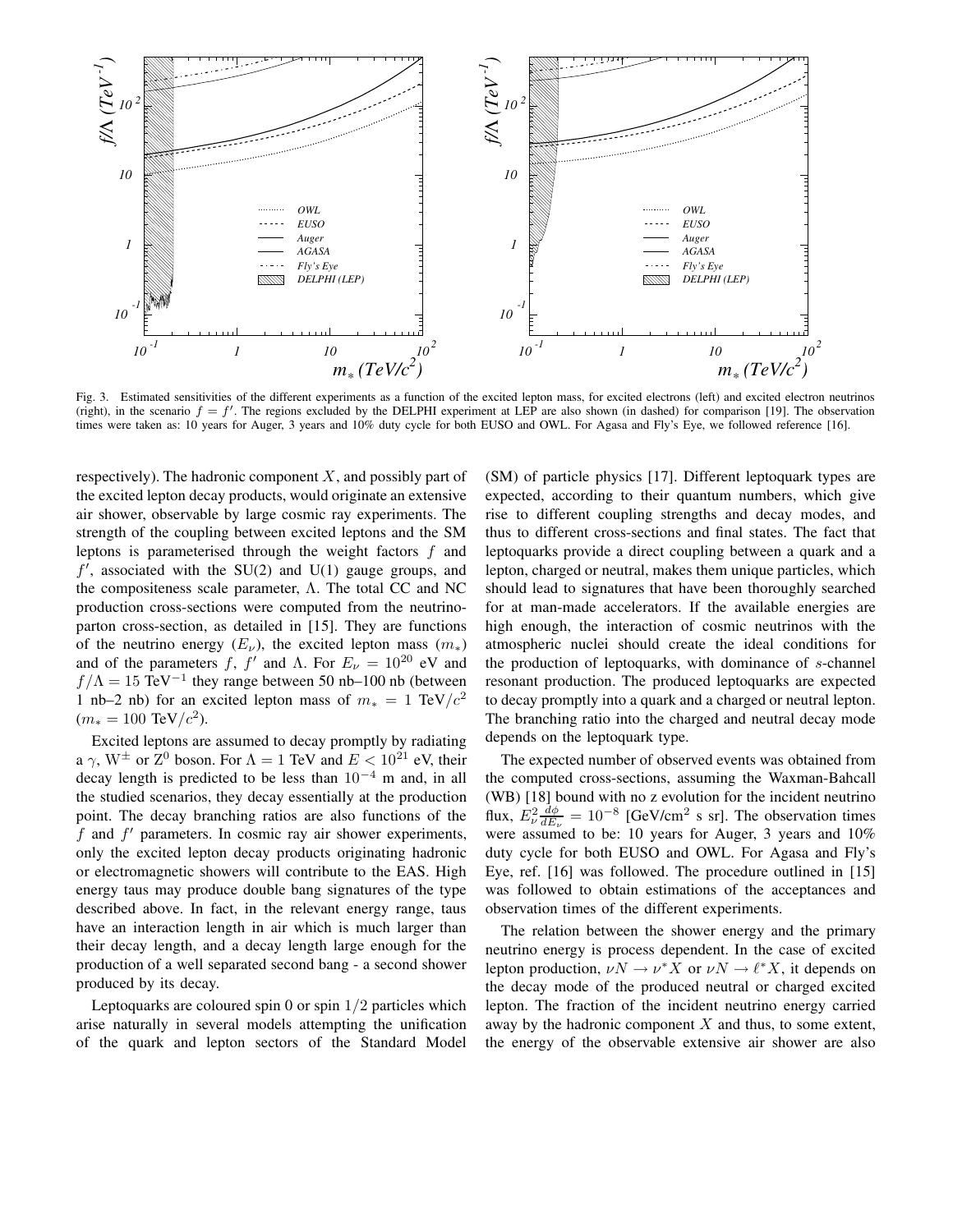

Fig. 4. Estimated sensitivities of the different cosmic ray experiments for scalar  $S_1$  (a) and vector  $V_2$  (b)  $1^{st}$  family leptoquarks, as a function of the leptoquark mass. The regions excluded by accelerator experiments are also shown for comparison. The observation times were taken as: 10 years for Auger, 3 years and 10% duty cycle for both EUSO and OWL. For AGASA and Fly's Eye, the exposure was taken from reference [16].

dependent on the model parameters. For each scenario an average acceptance as a function of the incident neutrino energy, was computed via Monte Carlo taking into account the  $d\sigma_{\nu N}/dy$  distributions and the different possible decay modes [15].

The sensitivity of the different experiments to excited-lepton and leptoquark production was studied as a function of the mass, by requiring the observation of one event. Fig. 3 shows the obtained sensitivity on the ratio  $f/\Lambda$  for excited electrons and excited electron neutrinos, in the scenario  $f = f'$ . For comparison, the limits on  $f/\Lambda$  obtained in the search for excited leptons in the DELPHI experiment at LEP are also shown [19]. The sensitivities for the other excited lepton flavours are comparable but slightly worse, due to the lower shower energy, for the same energy of the incident neutrino.

The expected sensitivities for first family scalar and vector leptoquarks are shown in Fig. 4 as a function of the leptoquark mass. It can be seen that for first family leptoquarks the powerful limits obtained at accelerators, LEP (L3 indirect search) and HERA (which include both direct and indirect searches at H1), exclude the high mass region that could be probed at large cosmic ray experiments, for the foreseen acceptances, observation time intervals and fluxes. In addition, the low mass region is excluded by the TEVATRON limits.

Since the initial neutrino beam must contain all three neutrino flavours, excited lepton and leptoquarks of all families could be produced and cosmic ray experiments would play an important role since, in this case, most of the accelerator limits no longer apply. Figs. 5 and 6 show the expected sensitivities of the different considered experiments for excited taus and

third family scalar leptoquarks, respectively. In particular, for third family excited leptons and leptoquarks, an energetic tau lepton could be produced in the decay and the double bang signature proposed above could be searched for. Using the procedure detailed in [10] and [15], the sensitivity from the observation of double bang events in EUSO was estimated, as shown also in Figs. 5 and 6.

#### IV. CONCLUSION

Cosmic ray air shower experiments, having access to energy domains far beyond those of man made accelerators, may, in a near future, detect new physics phenomena in interactions of nearly horizontal energetic neutrinos with the atmosphere. Events with a double bang topology, an almost background free signature, have a high discovery potential. This signature was explored in the framework of the production of microscopic black holes in the interaction of UHECR in the atmosphere. The possibility of detecting excited leptons or leptoquarks was also addressed. Excited leptons in a mass range well beyond the TeV scale, could be detected if the coupling  $f/\Lambda$  is of the order of some tens of TeV<sup>-1</sup>.

## ACKNOWLEDGMENT

V.Cardoso, M.C.Espírito Santo and B.Tomé were partially supported through FCT grants SFRH/BPD/14483/2003, SFRH/BPD/5577/2001 and SFRH/BPD/11547/2002.

#### **REFERENCES**

[1] F. Halzen and D. Hooper, Rept. Prog. Phys. **65** (2002) 1025 [astroph/0204527]; O.E. Kalashev, V.A. Kuzmin, D.V. Semikoz, G. Sigl, Phys. Rev. **D66** (2002) [hep-ph/0205050].